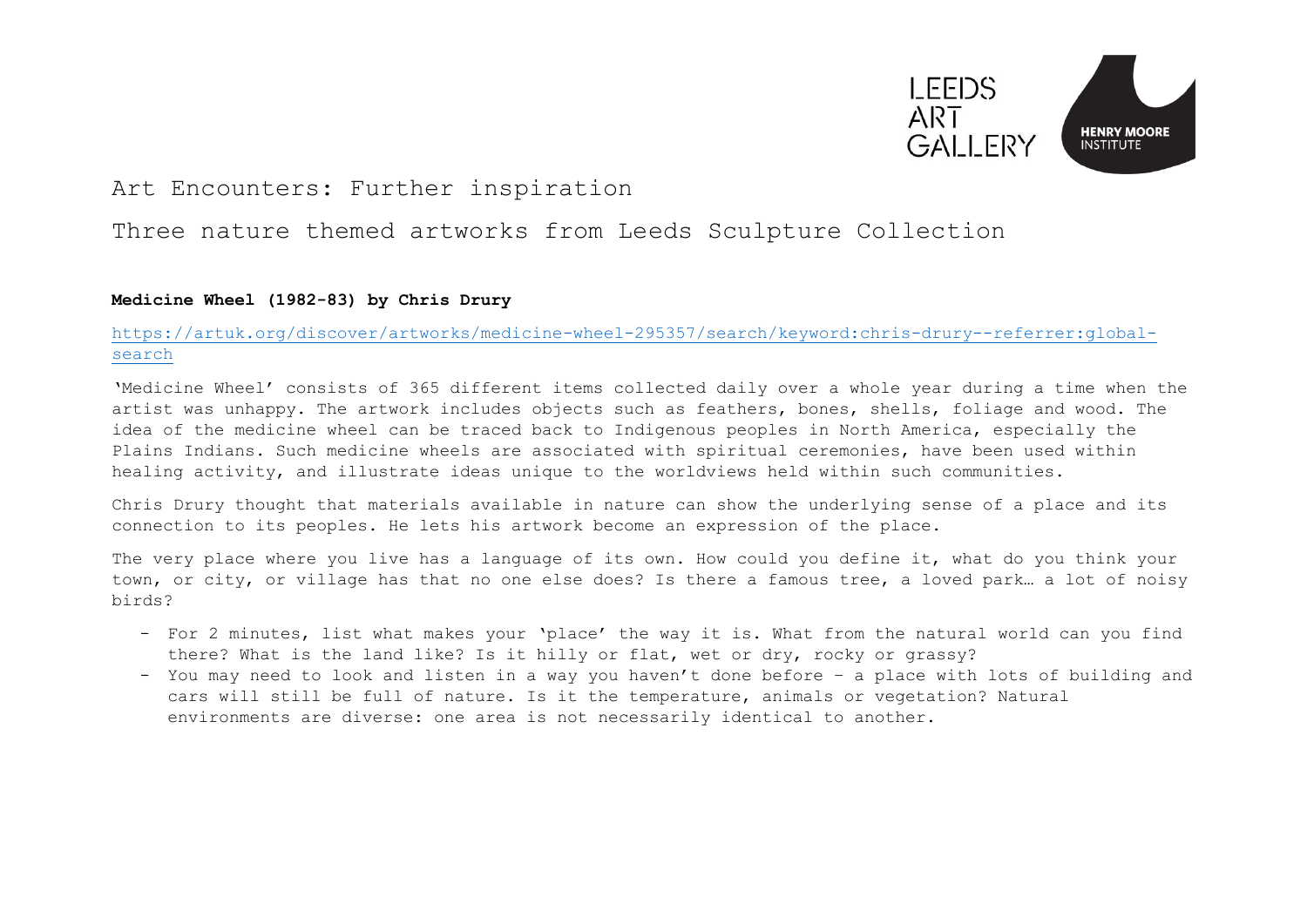

#### l, **Some Flowers (2002) by Brian Griffiths**

'Some Flowers' was made from pre-used plastic bags and Tupperware. The artist worked quickly and in the moment with plastic items that were brought to him by other people. The physical properties of the materials helped him decide what to do – scrunch, wrap, tie, thread, make a flower and put it in a pot. Making an artwork by recycling things we use every day can help us think about what they are made from and their impact on the environment.

Sten Gustav Thulin was trying to decrease deforestation through paper bag usage when he came up with the idea of reusable plastic bags as a way of carrying things between places.

Everyone can help reduce climate change, everyone from all ages, young and old. The first step to helping is to realise your own relationship with the objects you use in your life and the activities you use them for.

- For 2 minutes, list the objects in your lifestyle that could increase climate change.
- Now find out about recycling and repurposing, and art made from ready-mades or found objects. Artworks made from carefully selected everyday materials can share and shape opinions about living sustainably. Brian Griffiths, *Some Flowers* <sup>2002</sup>